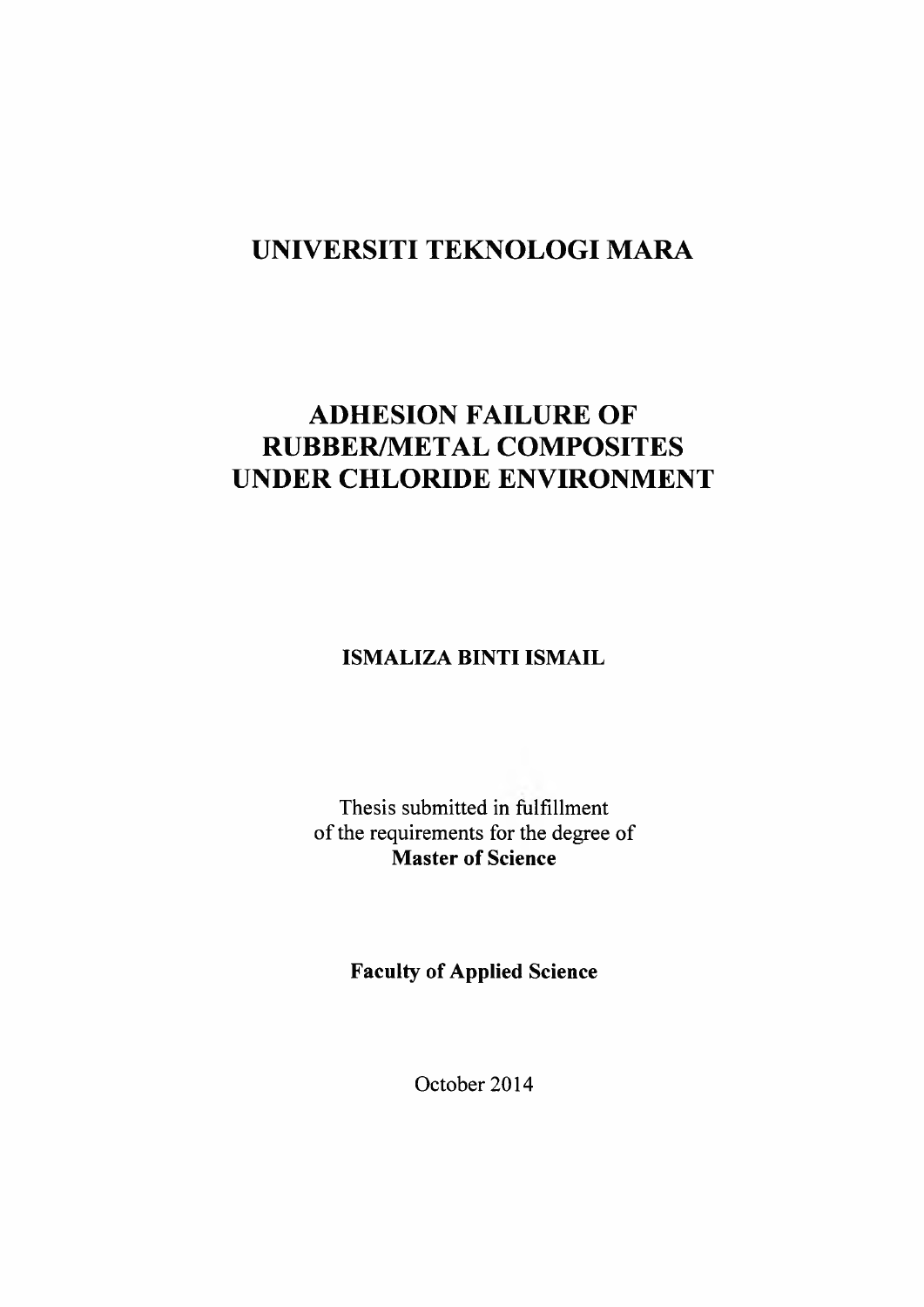### **AUTHOR'S DECLARATION**

I declare that the work in this thesis was carried out in accordance with the regulations of Universiti Teknologi MARA. It is original and is the result of my own work, unless otherwise indicated or acknowledged as referenced work. This thesis has not been submitted to any other academic institution or non-academic institution for any degree or qualification.

I, thereby, acknowledged that I have been supplied with the Academic Rules and Regulations for Post Graduate, Universiti Teknologi MARA, regulating the conduct of my study and research.

| Name of student       | Ismaliza binti Ismail                                                     |
|-----------------------|---------------------------------------------------------------------------|
| Student I.D. No       | 2011540505                                                                |
| Programme             | Master of Science (AS 780)                                                |
| Faculty               | <b>Applied Science</b>                                                    |
| <b>Thesis Title</b>   | Adhesion Failure of Rubber/Metal<br>Composites under Chloride Environment |
| Signature of Student: |                                                                           |
| Date                  | October 2014                                                              |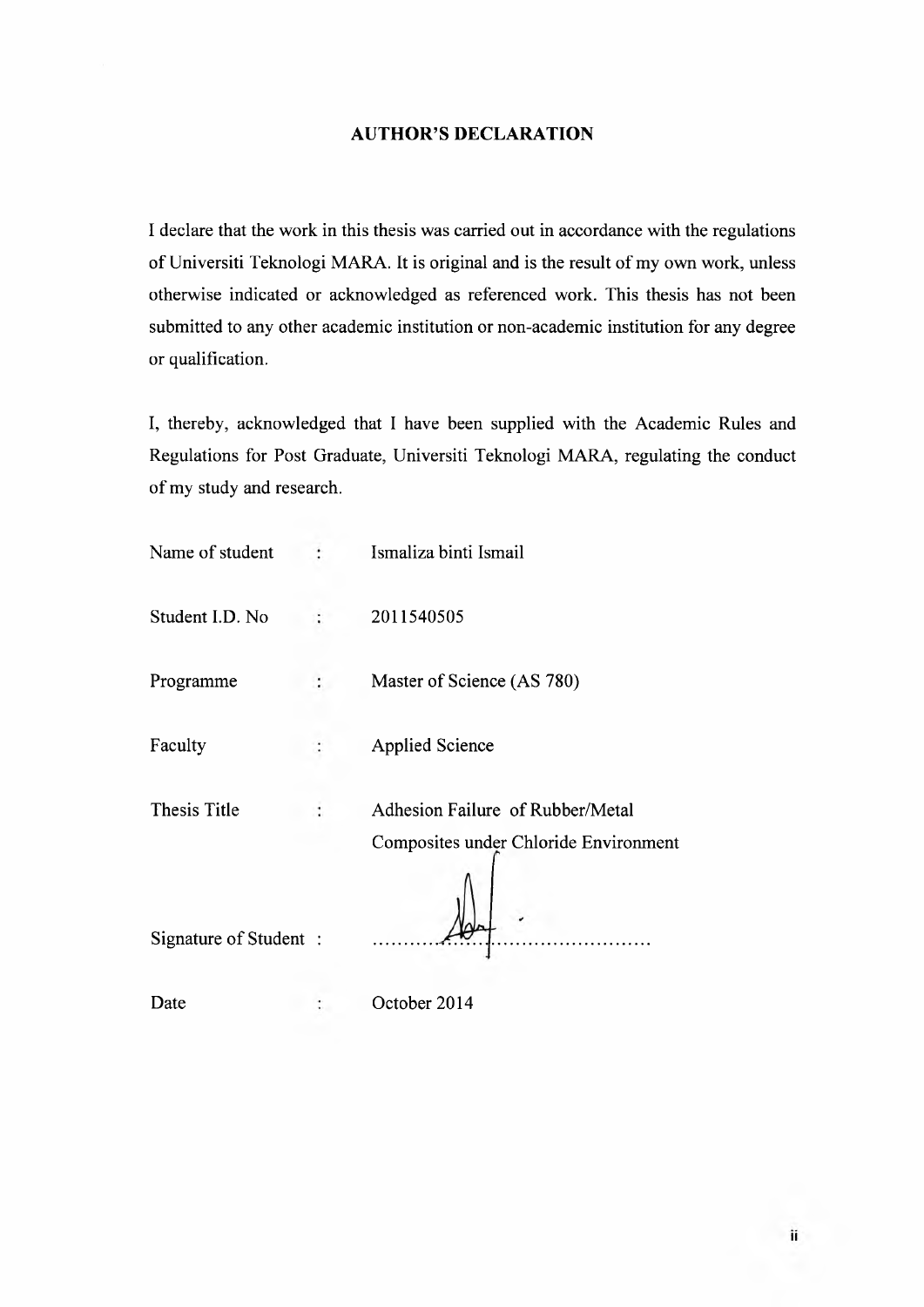#### **ABSTRACT**

Maintaining a good adhesion between rubber to substrate bond in rubber composite structures is very crucial and of high importance to ensure a satisfactory and efficient products performance in service. The bond durability are influenced by factors of the environments such as moisture, chlorides and corrosion. Bond durability in bonded rubber components exposed in marine environment has been the main subject of study, focusing mainly on understanding the mechanisms resposible for its failures. The main objective of this work is to determine the adhesion failure mechanisms of rubber/metal composites exposed in a simulated chloride containing environment. The experimental works were divided into five major parts including salt spray test, alkaline exposure test, cathodic disbonding  $\&$  anodic undermining tests, de-adhesion test in water and Linear Polarization Resistance (LPR) & Electrochemical Impedance Spectroscopy (EIS) tests. Characterization of the adhesion failures were conducted using Scanning Electron Microscopy (SEM) with Energy Dispersive X-rays Spectrometry (EDX) technique. The results found that the adhesion behaviour of the bonded rubber to metal exposed in salt environment is primarily controlled by cathodic disbonding induced by corrosion reaction. The disbondment front being cathodic due to the oxygen reduction reaction is alkaline in nature in which the alkaline media attack the 205 primer. The results were supported by cathodic disbonding, alkaline exposure and Fourier Transform Infrared Spectroscopy (FTIR). EIS analysis indicated the changes of the 205 primer barrier properties and concluded that the oxygen uptake within the water become a rate determining step towards attributing to the adhesion failure. The other results found that neither the oxidation reaction nor the water displacement are dominating the adhesion failure.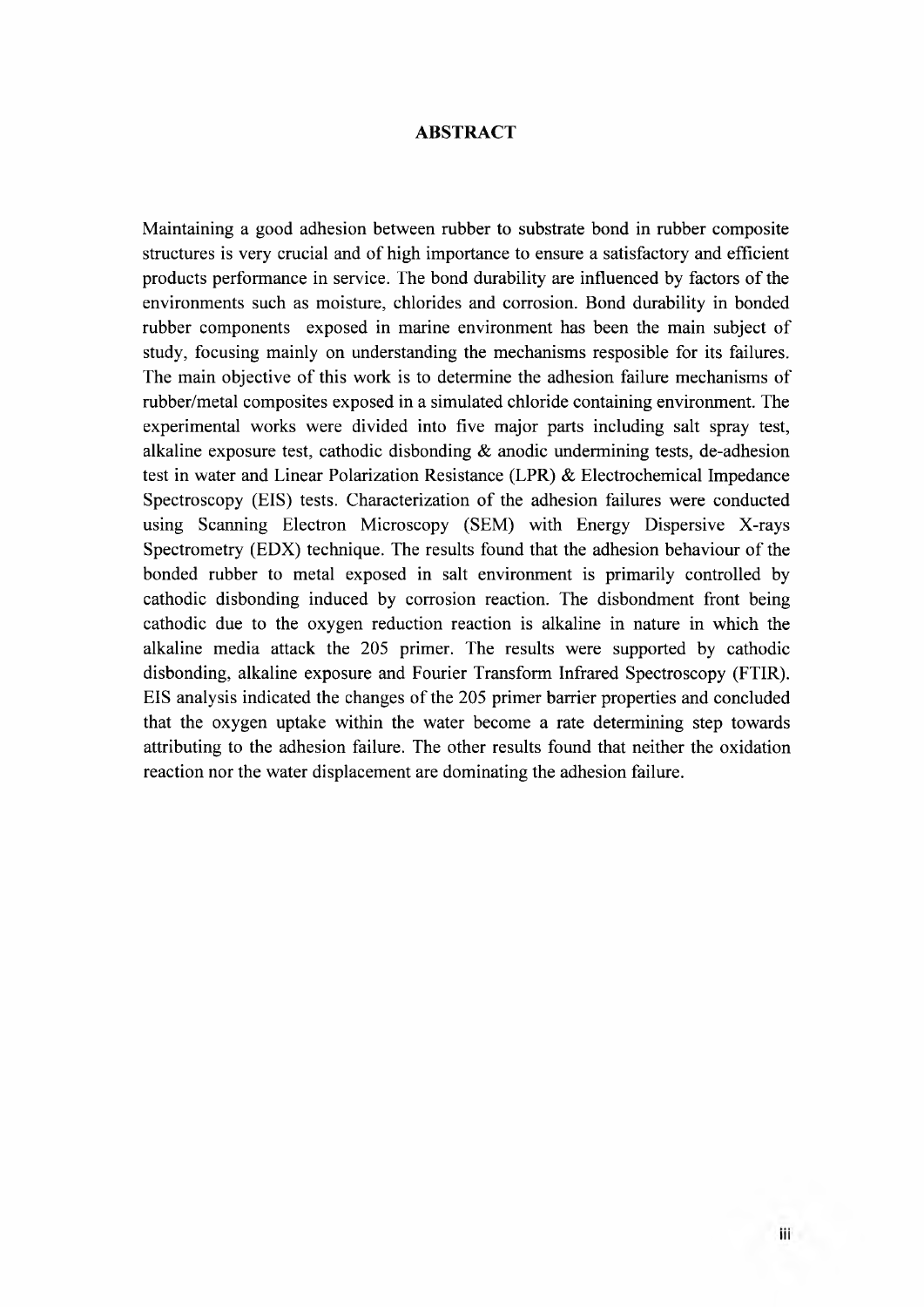### **TABLE OF CONTENTS**

| Page        |
|-------------|
| ii          |
| iii         |
| iv          |
| V           |
| xi          |
| xii         |
| <b>XX</b>   |
| <b>XX11</b> |
|             |

|                                       | <b>CHAPTER ONE: INTRODUCTION</b>     | 1              |
|---------------------------------------|--------------------------------------|----------------|
| 1.1                                   | <b>RUBBER TO METAL COMPOSITES</b>    | 1              |
|                                       | 1.1.1 Definition and Functions       | 1              |
| 1.2                                   | <b>ISSUES ON ADHESION FAILURES</b>   | $\overline{2}$ |
|                                       | 1.2.1 Water Hydrolysis               | 3              |
|                                       | 1.2.2 Cathodic Disbonding            | 3              |
|                                       | 1.2.3 Anodic Undermining             | 3              |
|                                       | 1.2.4 Corrosion Reaction             | 4              |
| 1.3                                   | PROBLEM STATEMENT                    | 4              |
| 1.4                                   | <b>OBJECTIVES OF THE STUDY</b>       | 5              |
| 1.5                                   | <b>HYPOTHESIS</b>                    | 5              |
| 1.6                                   | SCOPE AND LIMITATIONS OF THE STUDY   | 6              |
|                                       |                                      |                |
| <b>CHAPTER TWO: LITERATURE REVIEW</b> |                                      | 8              |
| 2.1                                   | RUBBER TO METAL BOND COMPONENTS      | 8              |
|                                       | 2.1.1 Introduction                   | 8              |
|                                       | 2.1.2 Solvent-Based Adhesives        | 8              |
|                                       | 2.1.3 Rubber to Metal Adhesion       | 10             |
| 2.2                                   | <b>RUBBER TO METAL BONDS FAILURE</b> | 11             |